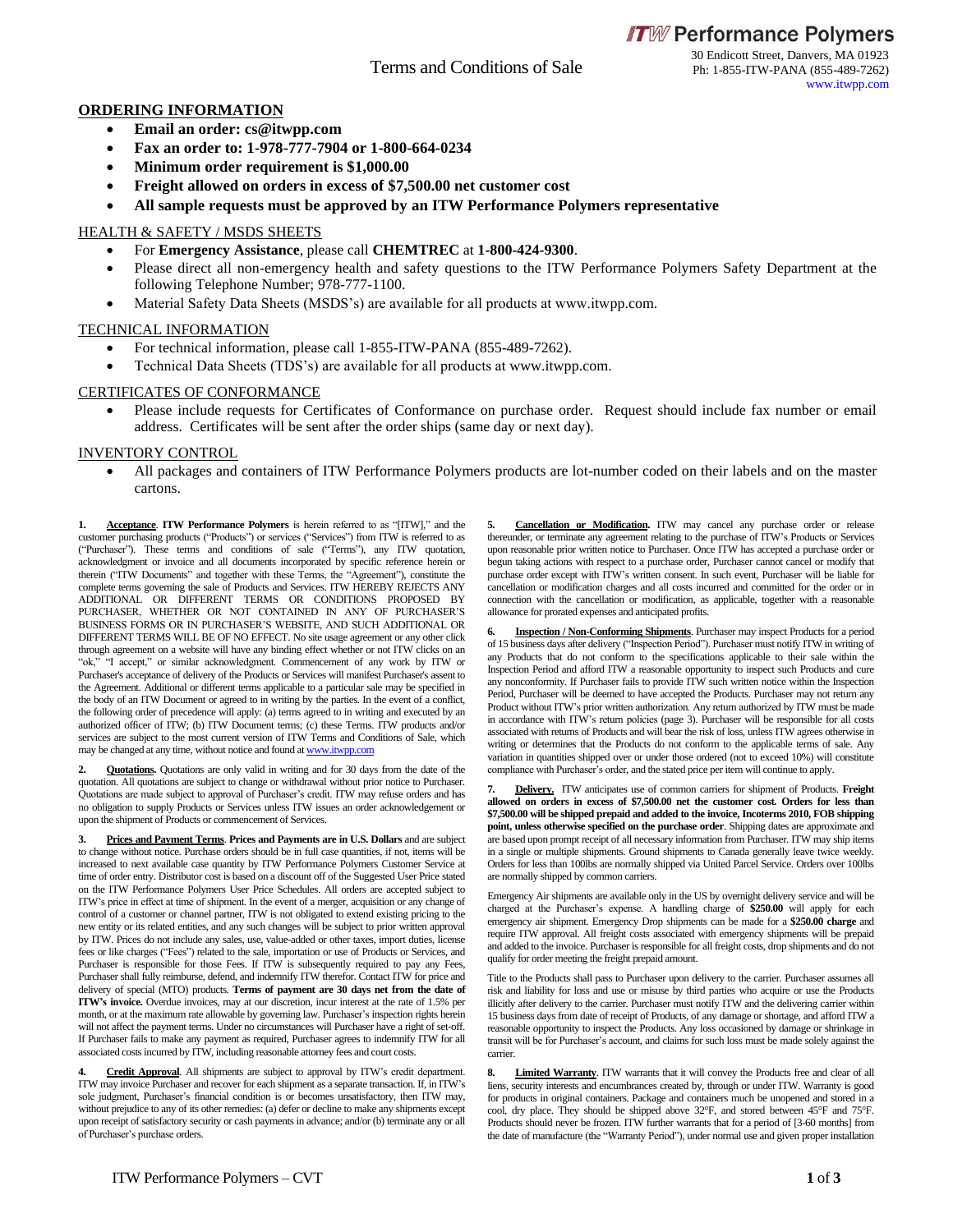### Terms and Conditions of Sale

and maintenance as determined by ITW, the Products: (a) will conform to mutually agree upon written specifications or other descriptions; and (b) will be free from substantial defects in material and workmanship. Refer to Shelf-Life periods on individual packaging and Technical Data Sheets. Consult ITW for further specific information.

In the event of a breach of the warranties set forth above (the "Warranties"), ITW's sole liability and Purchaser's sole remedy will be (at ITW's option), for ITW to repair, replace or credit Purchaser's account for, any Product that fails to conform to the Warranties, provided that (i) during the Warranty Period ITW is promptly notified in writing upon discovery of such failure with a detailed explanation of any alleged deficiencies; (ii) ITW is given a reasonable opportunity to investigate all claims; and (iii) ITW's examination of such Product confirms the alleged deficiencies and that the deficiencies were not caused by accident, misuse, neglect, improper installment, unauthorized alteration or repair or improper testing. No Products may be returned to ITW until inspection and approval by ITW.

The Warranty against defects does not apply to: (1) Consumable components or ordinary wear items, including equipment of goods not manufactured by ITW. (2) Use of the Products with equipment, components or parts not specified or supplied by ITW or contemplated under the Product documentation, including equipment or goods which are misused, or abused, or damaged from installation, or not used in accordance with ITW or suppliers instructions. Equipment or goods not manufactured by the Seller but supplied through the Seller shall carry the warranty of the original manufacturer.

EXCEPT AS SET FORTH ABOVE, ITW MAKES NO WARRANTY OR REPRESENTATION OF ANY KIND, EXPRESS OR IMPLIED (INCLUDING NO WARRANTY OF MERCHANTABILITY OR FITNESS FOR ANY PARTICULAR PURPOSE).

**9. Service Warranty**. ITW warrants that (a) it will perform Services in a timely, competent and professional manner and in accordance with industry standards; and (b) the Services shall conform to any applicable specifications or statement of work.

**10. Limitation of Liability and Remedies**. ITW WILL NOT BE LIABLE, AND PURCHASER WAIVES ALL CLAIMS AGAINST ITW, FOR INCIDENTAL, SPECIAL, PUNITIVE OR CONSEQUENTIAL DAMAGES, DOWN TIME, LOST PROFITS OR COMMERCIAL LOSSES, WHETHER OR NOT BASED UPON ITW'S NEGLIGENCE OR BREACH OF WARRANTY OR STRICT LIABILITY IN TORT OR ANY OTHER CAUSE OF ACTION. IN NO EVENT WILL ITW'S LIABILITY UNDER THESE TERMS OR IN CONNECTION WITH THE SALE OF ITW'S PRODUCTS OR SERVICES EXCEED THE PURCHASE PRICE OF THE SPECIFIC PRODUCTS OR SERVICES AS TO WHICH THE CLAIM IS MADE.

11. **Product Use**. Purchaser is solely responsible for determining if a Product is fit for a particular purpose and suitable for Purchaser's method of application. Accordingly, and due to the nature and manner of use of ITW's Products, ITW is not responsible for the results or consequences of use, misuse or application of its Products. All physical properties, statements and recommendations are either based on the tests or experience that ITW believes to be reliable, but they are not guaranteed.

**12. Prohibited Use**: ITW strictly prohibits the alteration of any kind to its product; outside the scope of its original purpose, package, label, or brand without expressed written release or agreement from ITW. At its sole discretion and without waiving any legal rights, past, present or future, ITW may commence all legal remedies afforded under the law to prevent the unauthorized use or alteration of any of its products, packaging or brand.

ITW products have limited warranties that cover manufacturing defects in normal use and its original form and package. All product liabilities and warranties shall be considered void if ITW's products have been altered in any way or purchased from a non-authorized distributor, Agent, or individuals. For complete warranty details, see sections 8, 9, and 10 hereinabove.

**13. Tooling/Molds/Dies**. All material, equipment, facilities and special tooling (including tools, jigs, dies, fixtures, molds, patterns, special taps, special gauges, special test equipment and manufacturing aids and replacements thereof) used in the manufacture of the Products will remain the property of ITW. Any material, tooling or equipment furnished to ITW by Purchaser will remain the property of Purchaser with title to and right of possession remaining in Purchaser.

14. **Consignment**. If Products are sold on a consignment basis, title in such Products will not pass to Purchaser until the earlier of: (a) the time the Product is removed from inventory for use; or (b) the date that is 90 days from the Product's shipment date. ITW will have a purchase money security interest in consigned Products and may file a financing statement in accordance with the Uniform Commercial Code. Purchaser agrees to store consigned Products in a segregated area and will install and/or maintain any signs or other devices to clearly identify the Products as ITW Products. Purchaser assumes the risk of loss of all consigned Products. Purchaser shall insure consigned Products at Purchaser's expense in amounts at least equal to the replacement value.

**15. Ownership of Intellectual Property**. All drawings, know-how, designs, specifications, inventions, devices, developments, processes, copyrights and other information or intellectual property disclosed or otherwise provided to Purchaser by ITW and all rights therein (collectively, "Intellectual Property") Shall remain the property of ITW and will be kept confidential by Purchaser in accordance with these Terms. Purchaser has no claim to, nor ownership interest in, any Intellectual Property, and such information, in whatever form and any copies thereof, shall be promptly returned to ITW upon request from ITW. Purchaser acknowledges that no license or rights of any sort are granted to Purchaser hereunder in respect of any Intellectual Property, other than the limited right to use ITW's Products or receive the Services purchased from ITW.

#### 30 Endicott Street, Danvers, MA 01923 Ph: 1-855-ITW-PANA (855-489-7262) www.itwpp.com

**TW Performance Polymers** 

**16. Use of Trademarks and Trade Names.** Purchaser shall not use, directly or indirectly, in whole or in part, ITW's name, or any other trademark or trade name that is now or may hereafter be owned by ITW (collectively the "Trademarks"), as part of Purchaser's corporate or business name, or in any way in connection with Purchaser's business, except in a manner and to the extent authorized herein or otherwise approved by ITW in writing. Purchaser hereby acknowledges ITW's ownership of the Trademarks and the goodwill associated therewith. Purchaser shall not infringe upon, harm or contest the validity of any Trademarks. Purchaser shall be entitled to use the Trademarks only in connection with the promotion or sale of the Authorized Products pursuant to the terms of the Agreement. Purchaser shall reproduce the Trademarks exactly as specified by ITW. Purchaser shall not use the Trademarks in combination with any other trademarks or names. Purchaser agrees that it will not register or attempt to register any Trademark or any colorable imitation thereof (including any non-English language variation thereof), or use such Trademarks for any products or for any purposes other than those set forth in the Agreement. Purchaser shall not at any time during or after termination of the Agreement use in its business any other trademark that is similar to or in any way resembles the Trademarks so as to be likely to cause deception or confusion with the Trademarks. Purchaser shall provide reasonable cooperation to ITW with respect to any efforts of ITW to protect, defend or enforce its rights to the Trademarks. Should Purchaser cease being an authorized customer of ITW for any reason, Purchaser shall immediately discontinue any formerly permitted use of ITW's name or the Trademarks.

**17. Confidential Information**. All information furnished or made available by ITW to Purchaser in connection with the subject matter hereof shall be held in confidence by Purchaser. Purchaser agrees not to use, or disclose to others, such information without ITW's prior written consent. The obligations in this section will not apply to any information that: (a) at the time of disclosure was or thereafter becomes generally available to the public by publication or otherwise through no breach by Purchaser of any obligation herein; (b) Purchaser can show by written records was in Purchaser's possession prior to disclosure by ITW; or (c) is legally made available to Purchaser by or through a third party having no direct or indirect confidentiality obligation to ITW with respect to such information.

Audit. Unless agreed to in writing by an officer of ITW, neither Buyer nor any Buyer representative, may examine or audit ITW's cost accounts, books or records of any kind or any matter, or any other data that ITW, in its sole discretion, considers confidential or proprietary.

**19. Infringement and Indemnification**. Except as set forth below, ITW agrees to defend and indemnify Purchaser against any claims, costs, damages, liability and expenses resulting from actual patent, trademark or copyright infringement, misappropriation of confidential information, or violation of any other Intellectual Property right, domestic or foreign that may arise from the sale of ITW's proprietary Product to Purchaser as such pertains to the subject matter of the Agreement (each, a "Claim"); provided, however, (a) Purchaser supplies ITW written notice of such Claim immediately after the Purchaser has notice of such Claim, (b) Purchaser cooperates with ITW in the defense and settlement of such Claim; and (c) Purchaser allows ITW the right to defend and settle such Claim at ITW's expense If a suit or claim results in any injunction or order that would prevent ITW from supplying any part or Product falling under the Agreement, or if the result of such a suit or claim would, in the reasonable opinion of ITW, otherwise cause ITW to be unable to supply such parts or Products, ITW may do one or more of the following: (i) secure an appropriate license to permit ITW to continue supplying those parts or Products; (ii) modify the appropriate part or Product so that it becomes noninfringing; (iii) replace the appropriate part or Product with a non-infringing but practically equivalent part or Product; or (iv) if ITW cannot reasonably accomplish the actions specified in subsections  $(i)$  – (iii), then in ITW's sole discretion, ITW may discontinue selling the part or Product without any further liability to Purchaser. Notwithstanding the foregoing, ITW shall have no liability or duty to defend and indemnify Purchaser against any Claim relating to: (1) the use of any part or Product, (2) the combination of any part or Product with any other part or product not supplied by ITW, or (3) any part or Product or process that is designed or specified by Purchaser.

**20. ITW Employees**. ITW sales and service employees do not have the training or authority to make legal representations or enter into any contracts or agreements, or execute any Purchaser documents affecting legal responsibilities or waiving legal rights, including those regarding the transfer of intellectual property rights or related to privacy laws. Any such representations, agreements or documents will not be binding on ITW or such ITW employees.

**21. Service Terms**. The following terms and conditions apply to any on-site Services provided by ITW:

A. Services will be provided at ITW's then current service rates.

- B. Purchaser shall prepare the site, including, as applicable, the construction of all necessary [foundations, anchor bolts, pneumatic hooks and electrical disconnects/connections]. If the site is not prepared for the Services upon ITW service personnel's arrival at the agreed upon time and date for Services, ITW may charge Purchaser for any delay and/or travel time at ITW's regular service rates.
- C. Purchaser shall provide ITW with advance notice of any rules, regulations, statutes and requirements applicable to the Services, including any required permits and licenses that are applicable to Purchaser's local jurisdiction.
- D. ITW may refuse, without any liability, to provide Services and to allow ITW service personnel to suspend Services or vacate any site where, in ITW's opinion, performance of Services would pose a risk to the safety of any person. In such event, Purchaser is responsible for payment of any delay and/or travel time at ITW's regular service rates.
- E. Purchaser is solely liable for all damages or injuries caused or contributed to by Purchaser that may occur on the site, except to the extent damages or injuries are